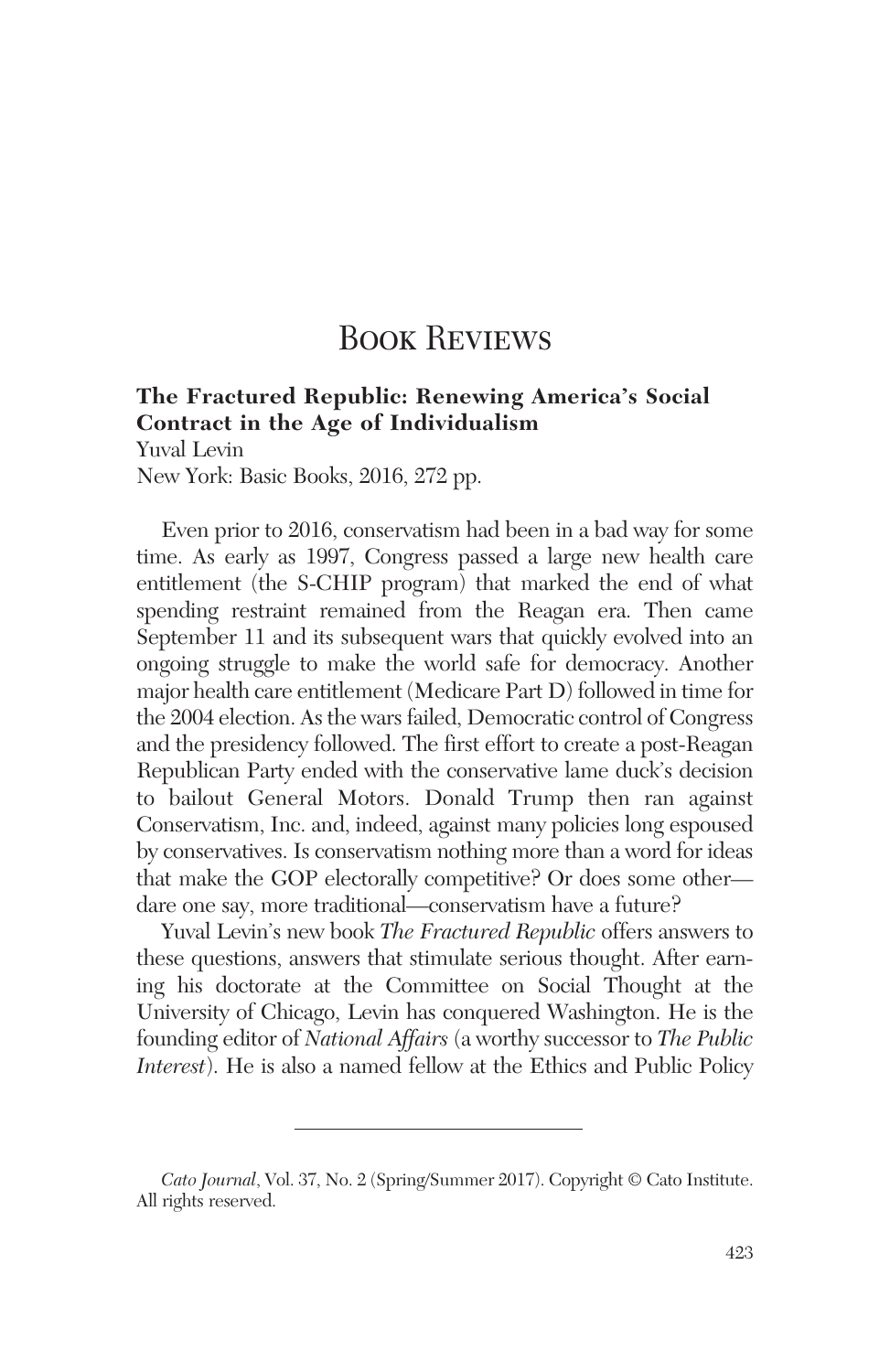## CATO JOURNAL

Center. In 2005 and 2006, he was a member of the White House domestic policy staff. Levin served as chief of staff of the President's Council on Bioethics. He contributes to *National Review* and the *Weekly Standard*, and co-founded *The New Atlantis*, where he still remains as a Senior Editor. In my opinion, Levin is the most interesting of the younger conservatives. His book prior to this one, *The Great Debate*, found sustained engagement from serious readers.

Levin begins *The Fractured Republic* with his big picture of post–World War II American history. He sees political, economic, and cultural changes that offered and offer benefits and costs. The benefits include increasing individualism, diversity, dynamism, and liberalization. The costs have been dwindling solidarity, cohesion, stability, authority, and social order. Levin here reveals himself to be a conservative liberal of the American type; where "brooding traditionalists" lament the benefits of the last seven decades, Levin finds "genuine progress" as well. But not just progress.

Levin faults three groups of people for misconstruing this history. Liberals and conservatives suffer from nostalgia for a part of the past. Each "believes not only that we could have what it values without what it deplores but also that Americans once had the recipe for such a feat." Conservatives wish a return to Reagan; liberals, a revival of the high New Deal in the 1950s. This nostalgia, Levin contends, prevents clear thinking about our situation, its problems, and potential solutions.

A third group—"exceptionally gleeful libertarians"—are the antithesis of the gloomy traditionalists: they approved almost all the changes in America, including increasing individualism *and* declining authority and social solidarity. The gleeful libertarian, like the gloomy traditionalist, ignores the complexity and perplexity of our time and thus remains politically marginal.

Is Levin being unfair to libertarians? He is evoking a stereotype, one common among conservatives—but not just conservatives. Stereotypes are by definition unfair to some members of a group, but they are rarely wholly wrong. Some libertarians, perhaps mostly younger devotees, exemplify this stereotype. This gleeful group hardly makes the best case for liberty. (As an aside, I must ask whether Levin knows many libertarians well; they are more likely to be introverted and pessimistic than "gleeful," but I digress.)

Levin's more substantive critique of libertarianism concerns expressive individualism or "a desire to pursue one's own path but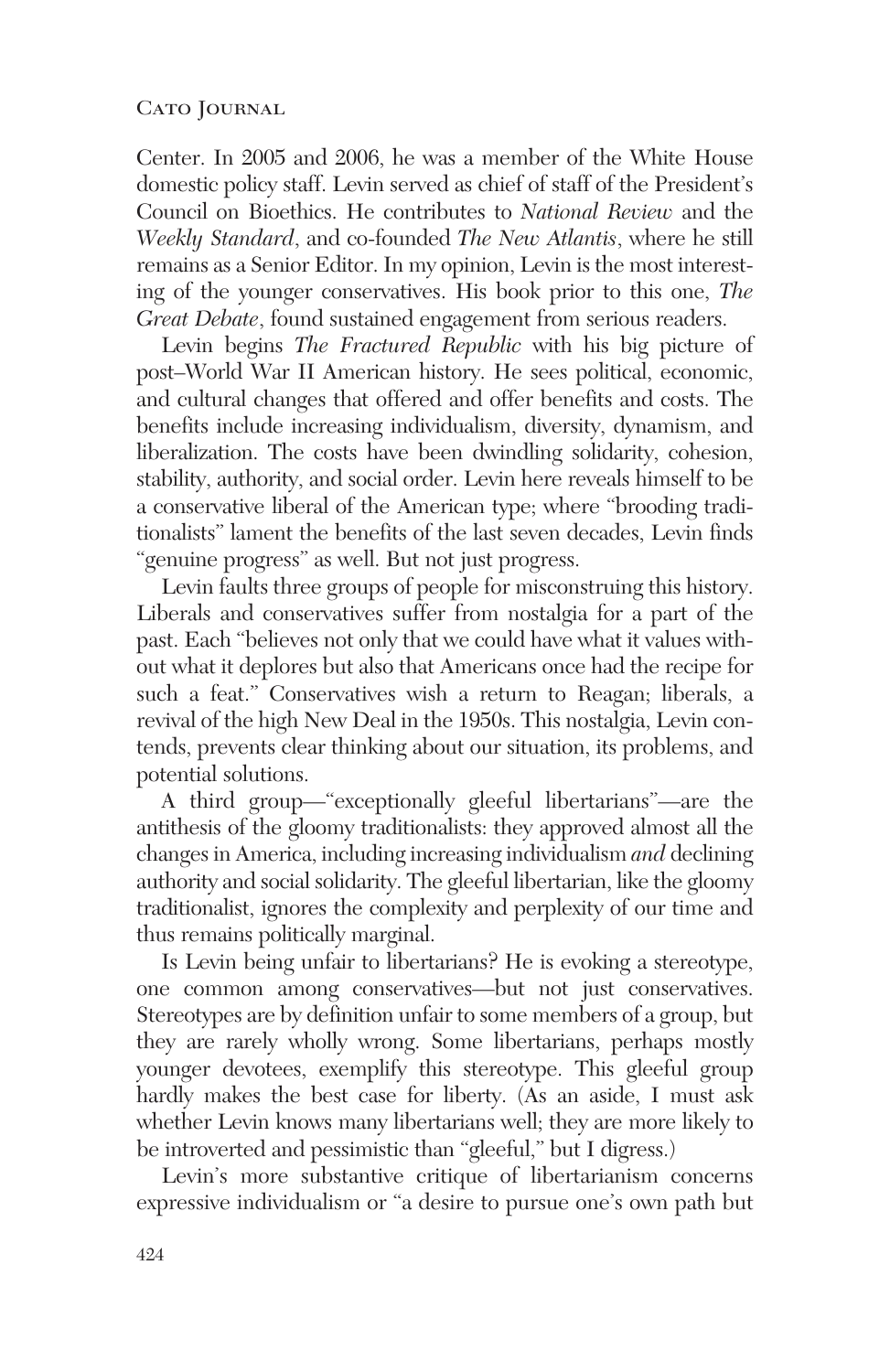also a yearning for fulfillment through the definition and articulation of one's own identity." Expressive individualism "is increasingly equated with liberty" and "is given pride of place in our self-understanding." Indeed, he supports this claim by citing Justice Anthony Kennedy's opinions in *Obergefell v. Hodges* and *Planned Parenthood v. Casey*. Kennedy's musings on the universe and identity call forth mordacious replies from conservatives, not least Justice Antonin Scalia dissenting in *Casey*. But Levin sees both the advantages and problems of expressive individualism.

For Levin, expressive individualism is not a cancer growing in American culture. Rather, the spirit of expressive individualism "has made our society more welcoming, accepting, and accommodating, and so in many ways has made it vastly better." In any case, Americans clearly valued the liberations brought by expressive individualism more than the customary constraints now thought outmoded and oppressive. A true conservative like Levin works with the world we have, and expressive individualism is part of that world and not just a part of its decadence.

And yet, it does trouble our lives. Levin seems to regret our loss of unity, the "fracturing and division of our common culture." He notes that our emerging cultural individualism may be more conservative than we expect: culture itself appears to be nostalgic for 1995 because "if everything is set up to give us what we want, it will all tend to give us what we already know, since our desires often just aren't very imaginative."

Expressive individualism endangers America's institutions of moral formation. Such institutions—above all, the family—"shape and structure our desires rather than serve them." Assuming authentic desires always come from within and never from without, such shaping seems a constraint akin to coercion. As such, libertarians come to believe that social institutions and norms, like government, are at best suspect and more likely to be done away with.

Of course, an expressive individual might choose to meet obligations to his family. However, relaxing the harsh social sanctions on those who parent absent wedlock has fostered an increase in singleparent families, which in turn harms the children involved and the larger society. The rise of single parents is also correlated with the expansion of government for obvious reasons: such families require more public help and regulation than intact families as a matter of fact rather than ideals.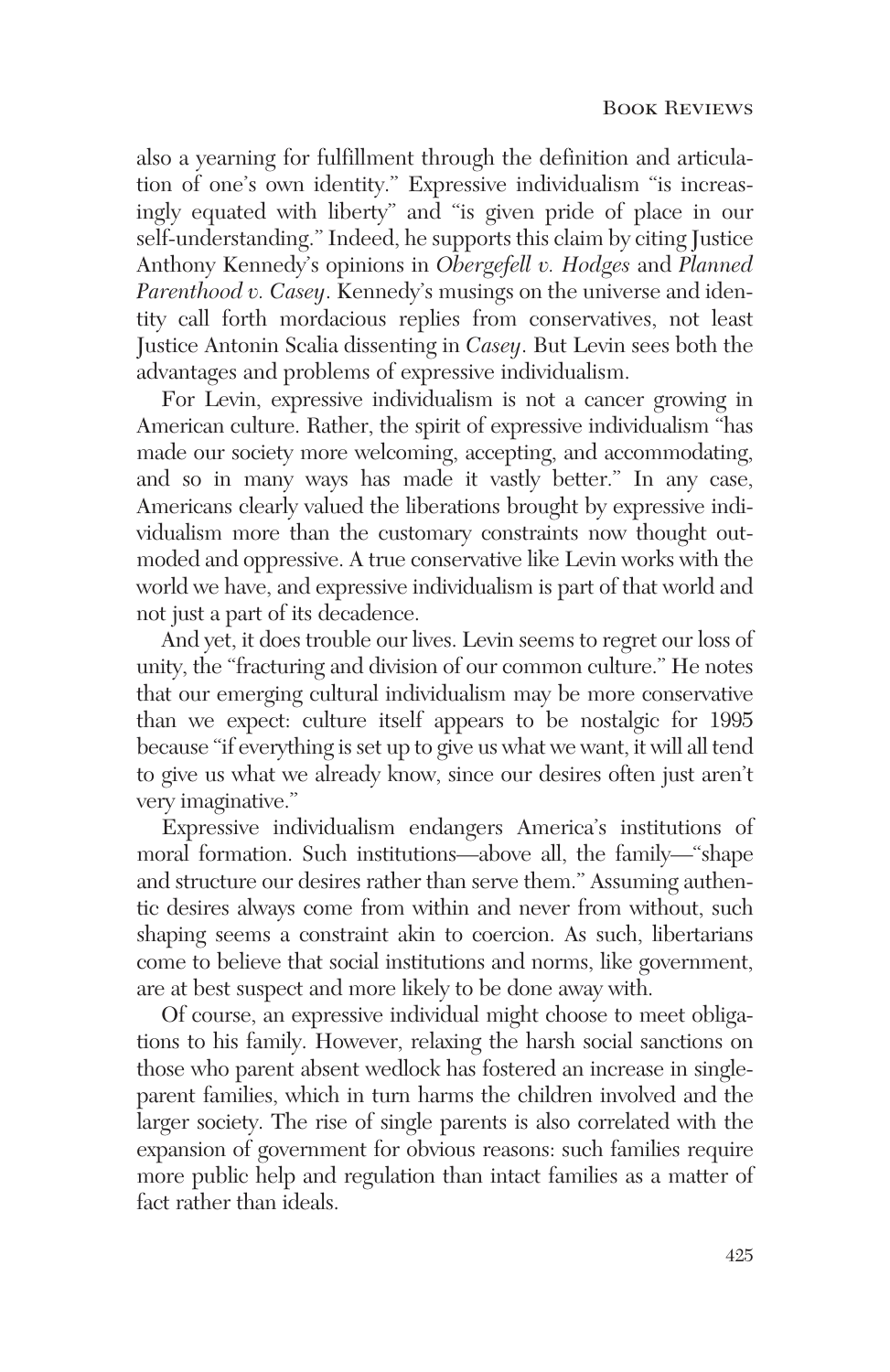## CATO JOURNAL

Perhaps you are thinking social norms and government should stay out of marriage matters. Certainly the government should stay out. Gleeful libertarians might simply deny that single parenting represents anything but progress, but the evidence says otherwise. More serious libertarians will argue that charities can meet the needs of such families. I am as ready as the next libertarian to think charities are a better choice than government. But in the real world, singleparent families lead to redistribution and violent crime. Which then is a greater threat to life, liberty, and property: social norms favoring intact marriages or their absence?

Like Levin's brooding conservatives, some libertarians need to pick and choose when judging the effects of modern culture. After all, classical liberalism needs a culture of moral formation and constraint. Limited government requires people who observe internal and external norms protecting the life, liberty, and property of others. You might believe that individuals can reason their way to such restraint, but theory (Hume and Smith) and experience says otherwise. That said, government seems an unlikely source of libertarian cultural renewal.

For all that, libertarians need not affirm or deny social norms *in toto*. How was liberty served by the social norms or public coercion that repressed homosexuals for so long? Such repression now appears as norms and law with few if any benefits and many costs to liberty and the individual. Homosexual liberation, culturally and politically, seems like genuine progress for the cause of liberty. Of course, as Justice Kennedy noted, such insights sometimes appear only in the fullness of time. Even virtue libertarians may be more open to expressive individualism than Yuval Levin. But Levin is more open to libertarianism than Jerry Falwell would have been.

Talk of culture raises the question of religion and society. Like James Madison and David Hume, Levin advocates competition. The religious among us should accept that cultural fragmentation means their holy writ has no special authority for governors apart from individual consent. Religious conservatives need to make their case. The cultural wars will be won (or lost) through cultural, not political, struggle. Levin's advice comports with the Free Exercise and Establishment clauses of the First Amendment.

Finally, Levin wishes to see off our centralized polity in favor of subsidiarity, a rather Catholic term. In libertarian language, Levin wants to decentralize government and culture. I and most libertarians